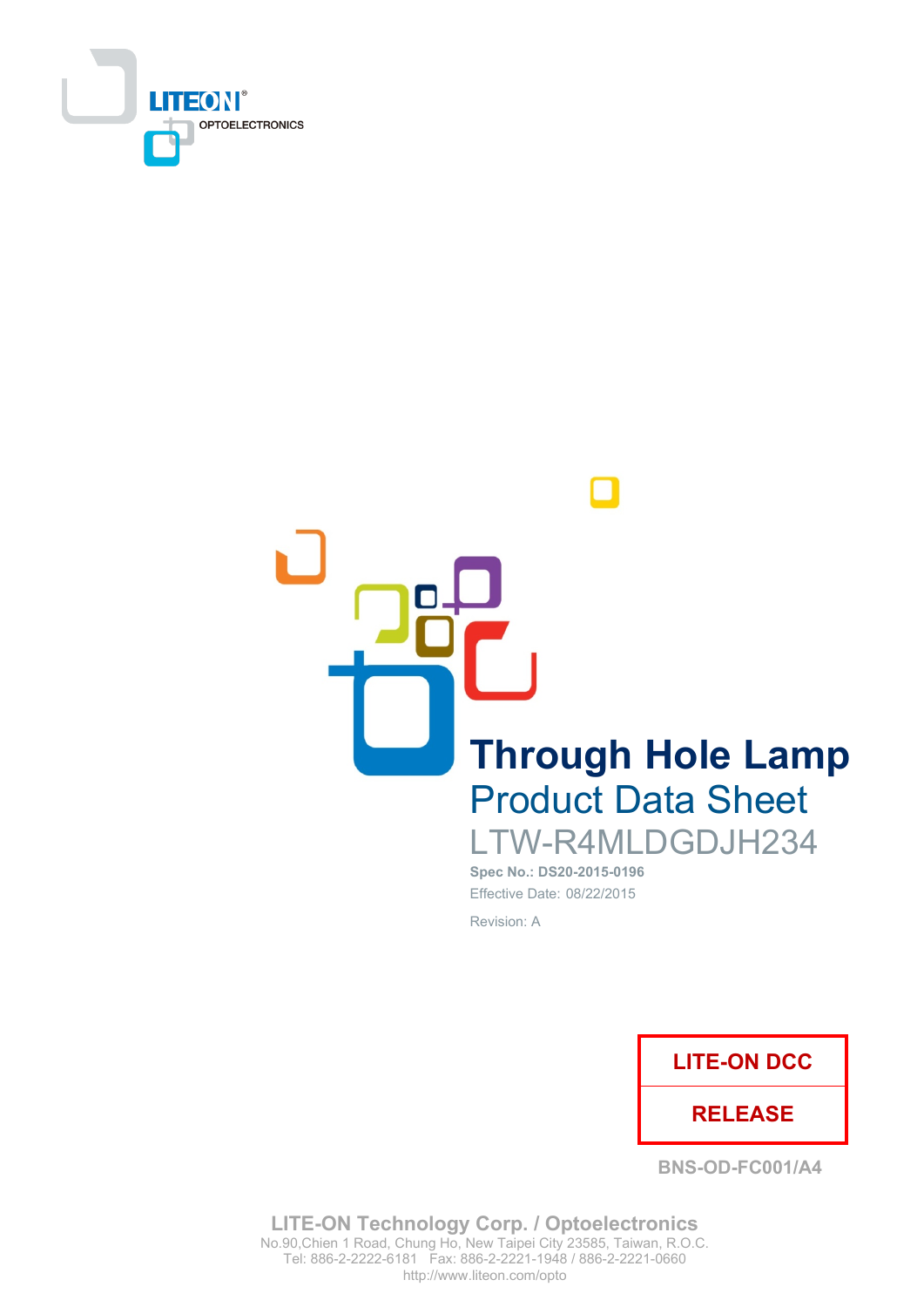



Through Hole Lamp LTW-R4MLDGDJH234

# **Through Hole Lamp**

# LTW-R4MLDGDJH234

| <b>Rev</b> | <b>Description</b>                           | <u>By</u>  | <b>Date</b> |  |  |  |
|------------|----------------------------------------------|------------|-------------|--|--|--|
| P001       | Preliminary Specification (RDR-20150543-02)  | Javy Huang | 05/28/2015  |  |  |  |
|            |                                              |            |             |  |  |  |
|            |                                              |            |             |  |  |  |
|            |                                              |            |             |  |  |  |
|            |                                              |            |             |  |  |  |
|            |                                              |            |             |  |  |  |
|            | Above data for PD and Customer tracking only |            |             |  |  |  |
|            | NPPR Received and Upload on OPNC.            | Javy Huang | 07/09/2015  |  |  |  |
| A          | Update Packing specification                 | Chalerm Ya | 08/17/2015  |  |  |  |
|            |                                              |            |             |  |  |  |
|            |                                              |            |             |  |  |  |
|            |                                              |            |             |  |  |  |
|            |                                              |            |             |  |  |  |

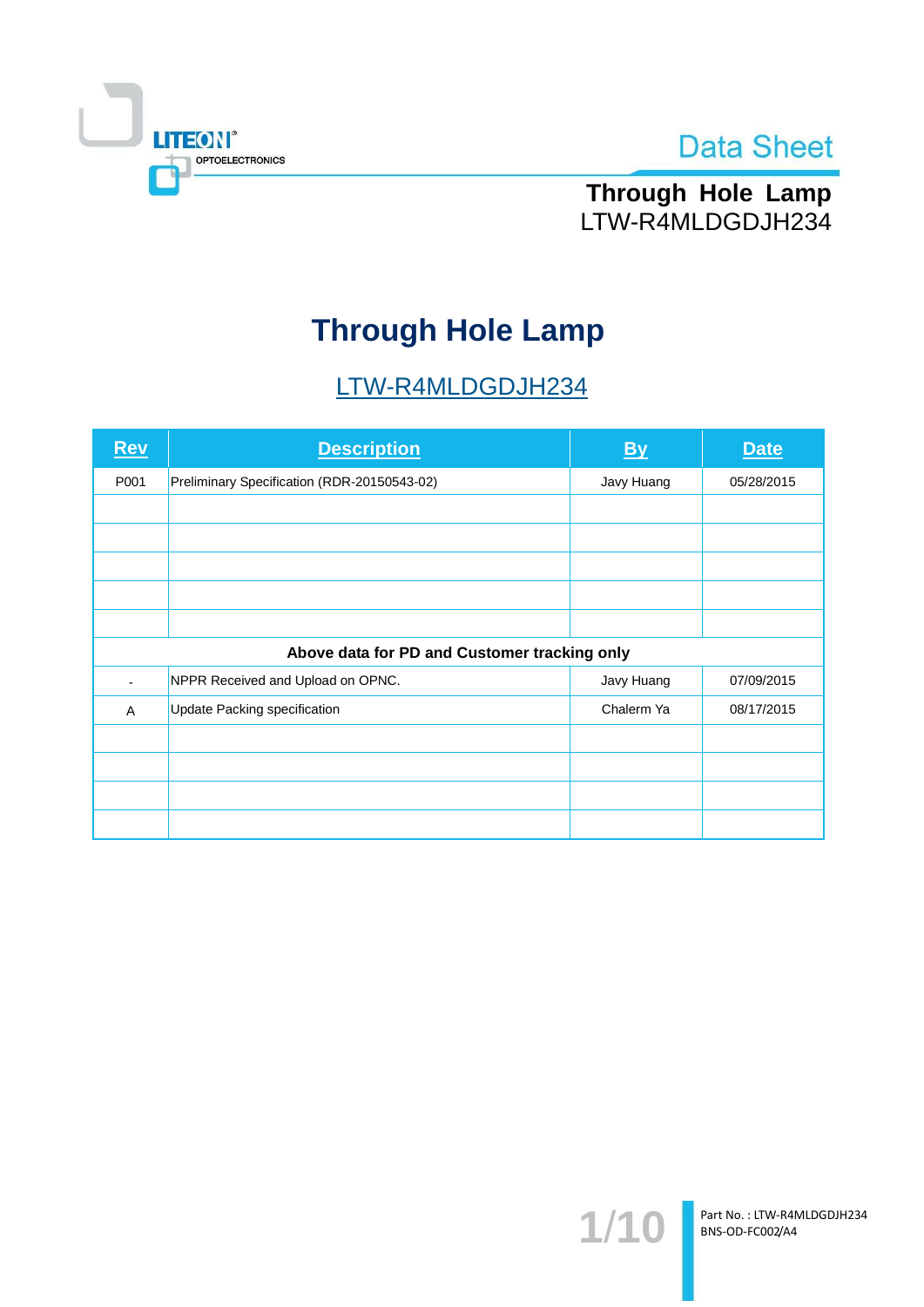

# **Through Hole Lamp** LTW-R4MLDGDJH234

## 1. Description

CBI (Circuit Board Indicator) is a black plastic right angle Holder (Housing) which mates with Lite-On LED lamps. Lite-On CBI is available in a wide variety of packages, including top-view (Spacer) or right angle and horizontal or vertical arrays which is stackable and easy to assembly.

#### 1.1. Features

- Designed for ease in circuit board assembly  $\blacksquare$
- Black case enhance contrast ratio  $\blacksquare$
- Low power consumption & High efficiency  $\blacksquare$
- $\blacksquare$ Lead free product & RoHS Compliant
- LED emitted color is InGaN white with white diffused  $\blacksquare$ Lens

## **1.2. Applications**

- Computer
- Communication
- Consumer
- Industrial

## **2. Outline Dimensions**



#### Notes:

- 1. All dimensions are in millimeters (inches).
- 2. Tolerance is ±0.25mm (.010") unless otherwise noted.
- 3. The Holder (Housing) material is plastic black (PA9T).
- 4. The LED lamp is white color.
- 5. Specifications are subject to change without notice.

Part No.: LTW-R4MLDGDJH234 BNS-OD-FC002/A4

 $2/1$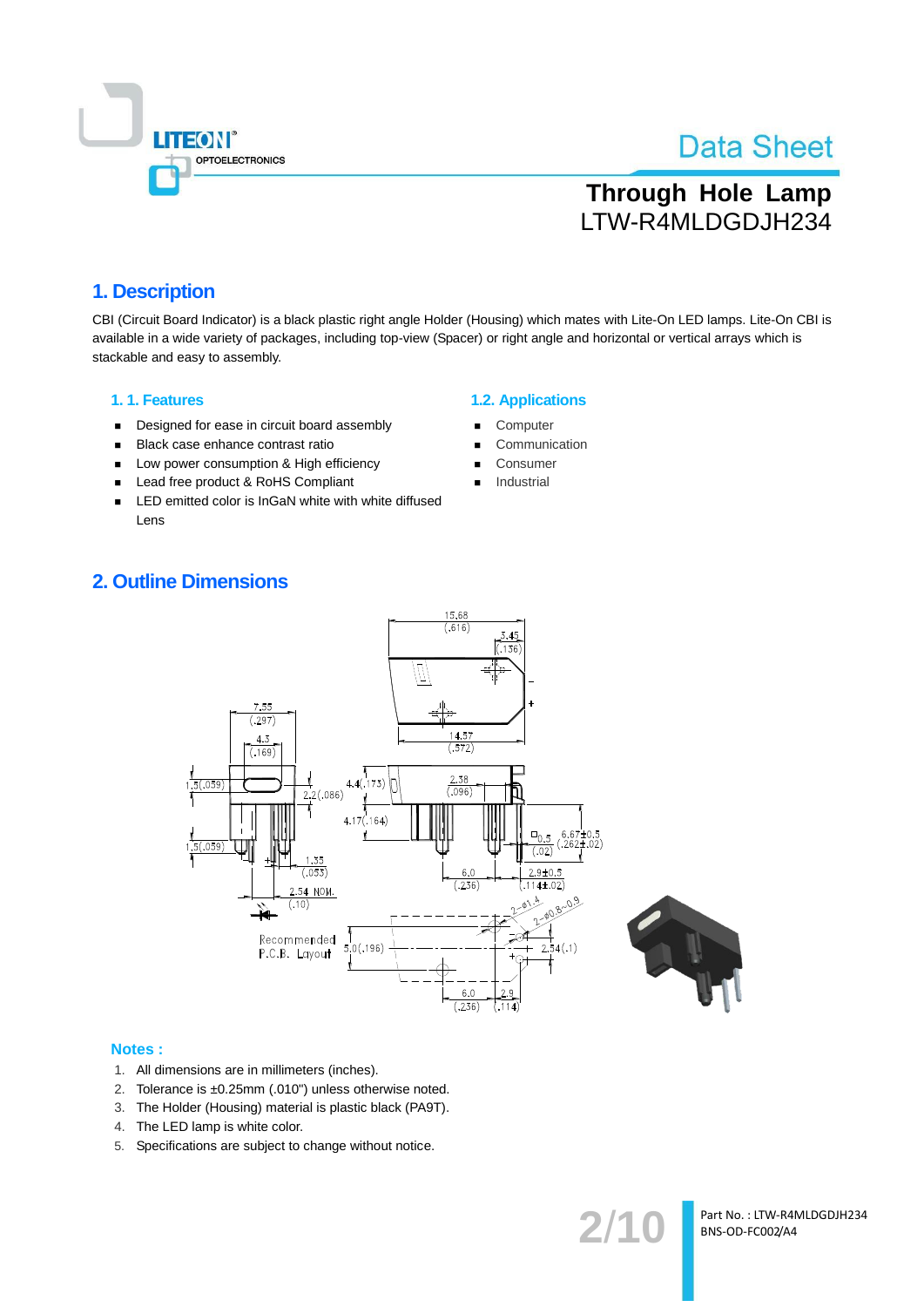

# Through Hole Lamp LTW-R4MLDGDJH234

# 3. Absolute Maximum Ratings at TA=25°C

| <b>Parameter</b>                                  | <b>Maximum Rating</b>                 | <b>Unit</b> |  |
|---------------------------------------------------|---------------------------------------|-------------|--|
| <b>Power Dissipation</b>                          | 108                                   | mW          |  |
| <b>Peak Forward Current</b>                       |                                       |             |  |
| (Duty Cycle $\leq$ 1/10, Pulse Width $\leq$ 10ms) | 100                                   | mA          |  |
| <b>DC Forward Current</b>                         | 30                                    | mA          |  |
| Derating Linear From 30°C                         | 0.45                                  | mA/C        |  |
| <b>Operating Temperature Range</b>                | -40 $^{\circ}$ C to + 85 $^{\circ}$ C |             |  |
| Storage Temperature Range                         | $-40^{\circ}$ C to + 100 $^{\circ}$ C |             |  |
| <b>Lead Soldering Temperature</b>                 |                                       |             |  |
| $[2.0$ mm $(.079")$ From Body]                    | 260°C for 5 Seconds Max.              |             |  |

# 4. Electrical / Optical Characteristics at TA=25°C

| <b>Parameter</b>                | <b>Symbol</b> | Min. | Typ.   | Max. | Unit | <b>Test Condition</b>                            |
|---------------------------------|---------------|------|--------|------|------|--------------------------------------------------|
| Luminous Intensity              | IV            | 140  | 300    | 520  | mcd  | $IF = 20mA$<br>Note 1,3,4                        |
|                                 |               |      | H: 130 |      | deg  | Note 2 (Fig.6)                                   |
| Viewing Angle                   | $2\theta$ 1/2 |      | V: 120 |      |      |                                                  |
|                                 | X             |      | 0.30   |      |      | $IF = 20mA$ , Note 5                             |
| <b>Chromaticity Coordinates</b> | у             |      | 0.29   |      |      | Hue Spec. Table &<br><b>Chromaticity Diagram</b> |
| <b>Forward Voltage</b>          | <b>VF</b>     | 2.8  | 3.2    | 3.6  | V    | $IF = 20mA$                                      |
| <b>Reverse Current</b>          | IR.           |      |        | 10   | μA   | $VR = 5V$                                        |

## **NOTE:**

1. Luminous intensity is measured with a light sensor and filter combination that approximates the CIE eye-response curve.

2. 01/2 is the off-axis angle at which the luminous intensity is half the axial luminous intensity.

3. Iv classification code is marked on each packing bag.

4. The Iv guarantee must be included with ±15% testing tolerance.

5. The chromaticity coordinates (x, y) is derived from the 1931 CIE chromaticity diagram..

6. Reverse voltage (VR) condition is applied for IR test only. The device is not designed for reverse operation.

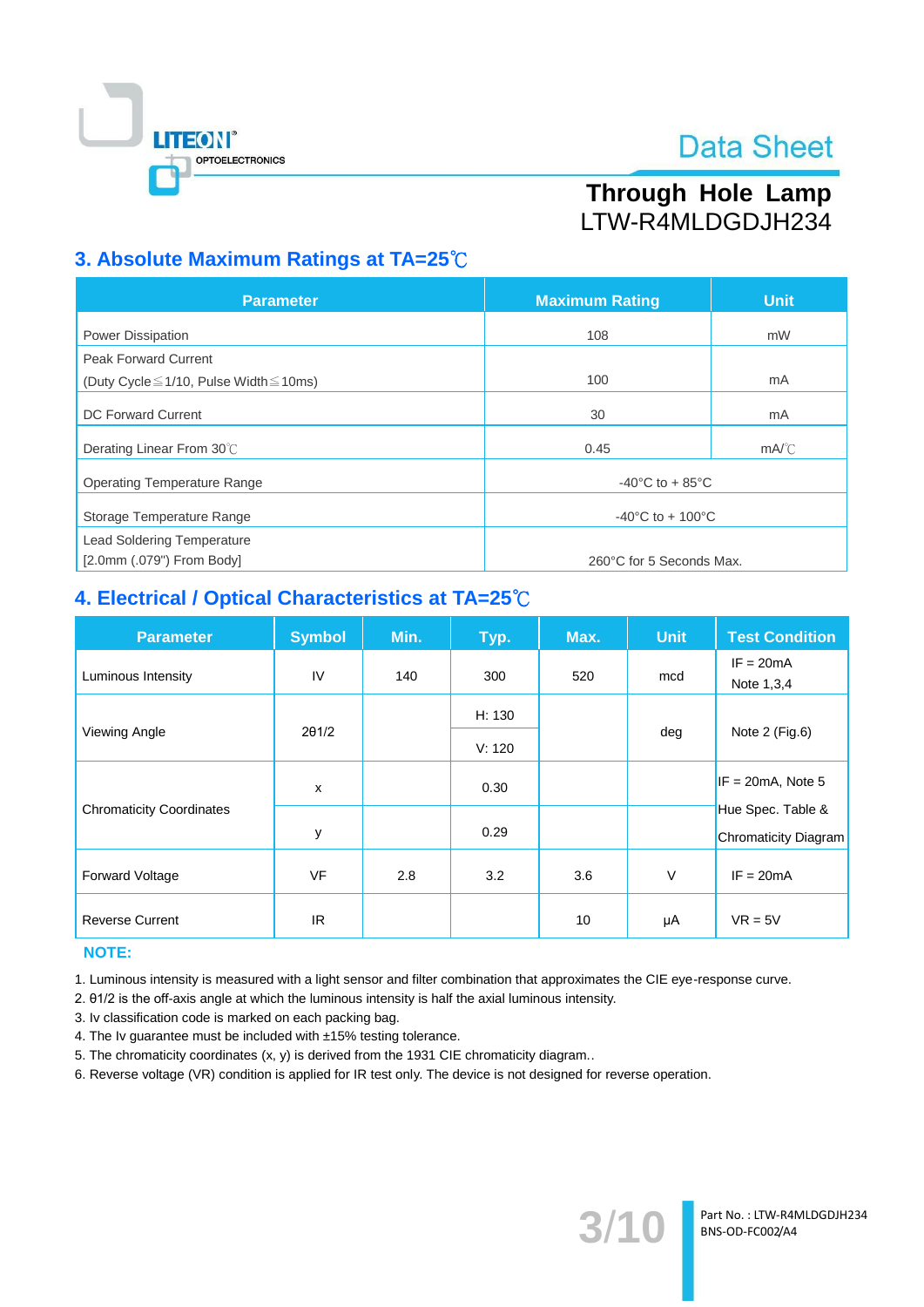

**Through Hole Lamp** LTW-R4MLDGDJH234

## 5. Typical Electrical / Optical Characteristics Curves

(25℃ Ambient Temperature Unless Otherwise Noted)





Fig.6 Spatial Distribution

 $4/1$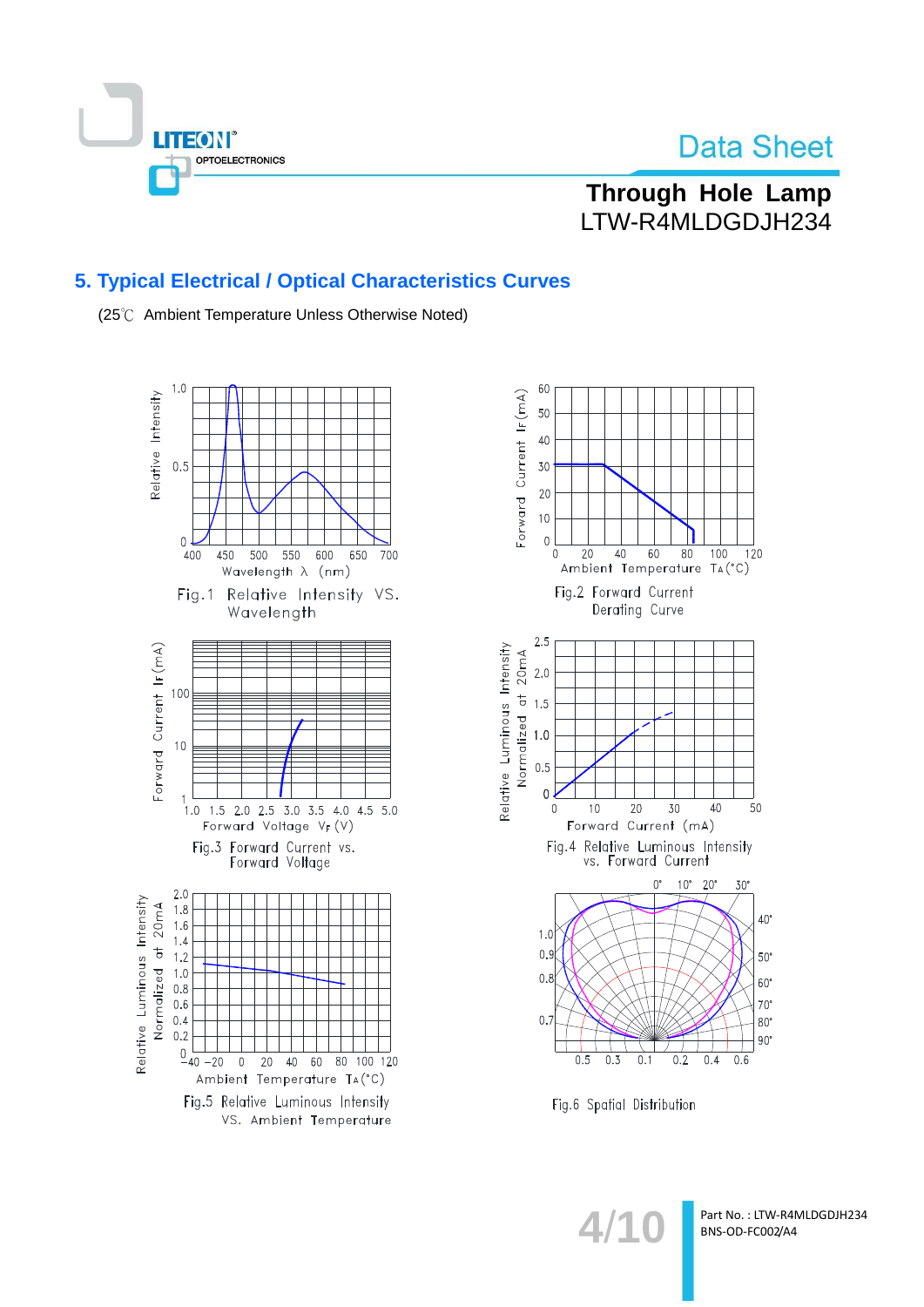

# **Through Hole Lamp** LTW-R4MLDGDJH234

## **6. Packing Spec.**

400, 200 or 100 pcs per packing bag

|                                                                             |                                                                | $170$ mm                                                                                                          |
|-----------------------------------------------------------------------------|----------------------------------------------------------------|-------------------------------------------------------------------------------------------------------------------|
|                                                                             | <b>ILITEON</b> LITE-ON ELECTRONICS (THAILAND) CO., LTD.        |                                                                                                                   |
| LOT NO<br>MATERIAL NO.<br><b>BATCH</b><br><b>CUSTOMER</b><br>CUS.PART NO. : | <b>THE REAL PROPERTY</b>                                       | $200$ mm<br>LOT 303<br><b>BATCH</b><br><b>COSTERE</b><br><b>CUSPARE NO</b><br><b>GETANOFIS</b>                    |
| QUANTITY<br><b>MACHINE</b>                                                  | <b>THE THEFT</b>                                               | LITHMET<br><b>ATTENTION</b><br><b>CA PARTIES</b><br>control stude<br><b>Product on context to state</b>           |
| COMMENT<br>DATE CODE                                                        | <b>HILLE</b> Pb-free/RoHS<br>2003/06/20<br>16:19:47<br>TLMP002 | Patients II do can be a box-time and<br>plate the continued sings and case delays<br>also declines some appartung |

## 7 packing bags per inner carton Total 2,800 pcs per inner carton



8 Inner cartons per outer carton Total 22,400 pcs per outer carton In every shipping lot, only the last pack will be non-full packing



Part No.: LTW-R4MLDGDJH234 BNS-OD-FC002/A4

 $5/1$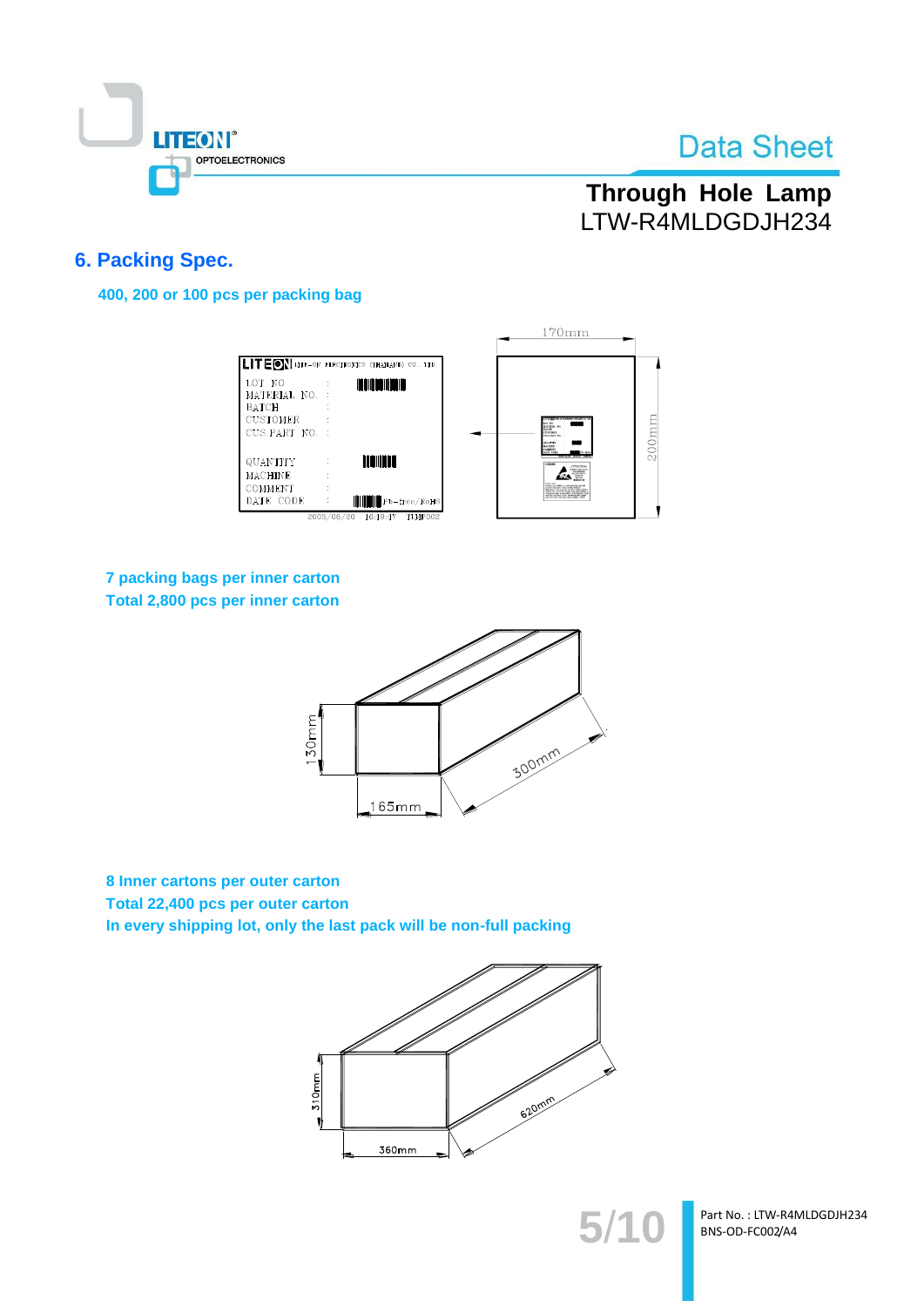

# Through Hole Lamp LTW-R4MLDGDJH234

## **7. Bin Table Specification**

| Luminous Intensity Iv (mcd) IF@20mA |      |      |  |  |  |
|-------------------------------------|------|------|--|--|--|
| <b>Bin Code</b>                     | Min. | Max. |  |  |  |
| G                                   | 140  | 180  |  |  |  |
| н                                   | 180  | 240  |  |  |  |
| J                                   | 240  | 310  |  |  |  |
| К                                   | 310  | 400  |  |  |  |
|                                     | 400  | 520  |  |  |  |

Note: Tolerance of each bin limit is ±15%

| <b>Hue Ranks</b> | Chromaticity Coordinates, CC(x, y), IF@20mA |        |        |        |        |
|------------------|---------------------------------------------|--------|--------|--------|--------|
|                  | X                                           | 0.2700 | 0.2900 | 0.2900 | 0.2700 |
| <b>B1</b>        | y                                           | 0.2455 | 0.2735 | 0.3060 | 0.2785 |
|                  | X                                           | 0.2700 | 0.2900 | 0.2900 | 0.2700 |
| <b>B2</b>        | y                                           | 0.2130 | 0.2410 | 0.2735 | 0.2455 |
|                  | x                                           | 0.2900 | 0.3100 | 0.3100 | 0.2900 |
| C <sub>1</sub>   | у                                           | 0.2735 | 0.3030 | 0.3355 | 0.3060 |
| C <sub>2</sub>   | X                                           | 0.2900 | 0.3100 | 0.3100 | 0.2900 |
|                  | y                                           | 0.2410 | 0.2705 | 0.3030 | 0.2735 |
| D <sub>1</sub>   | X                                           | 0.3100 | 0.3300 | 0.3300 | 0.3100 |
|                  | y                                           | 0.3030 | 0.3325 | 0.3650 | 0.3355 |
| D <sub>2</sub>   | X                                           | 0.3100 | 0.3300 | 0.3300 | 0.3100 |
|                  | y                                           | 0.2705 | 0.3000 | 0.3325 | 0.3030 |

Note: Color Coordinates Measurement allowance is ±0.01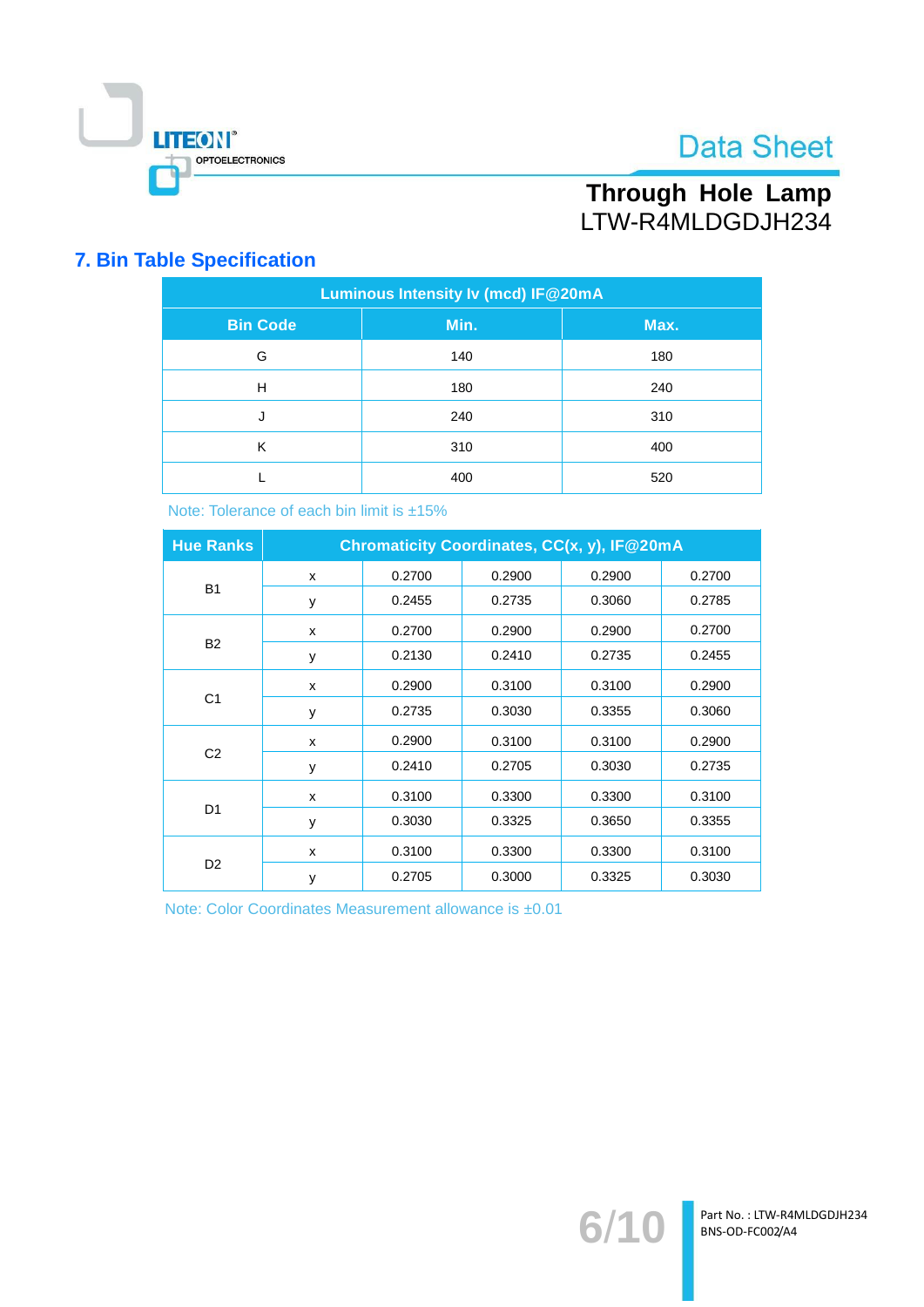



# Through Hole Lamp<br>LTW-R4MLDGDJH234

## **C.I.E. 1931 Chromaticity Diagram**



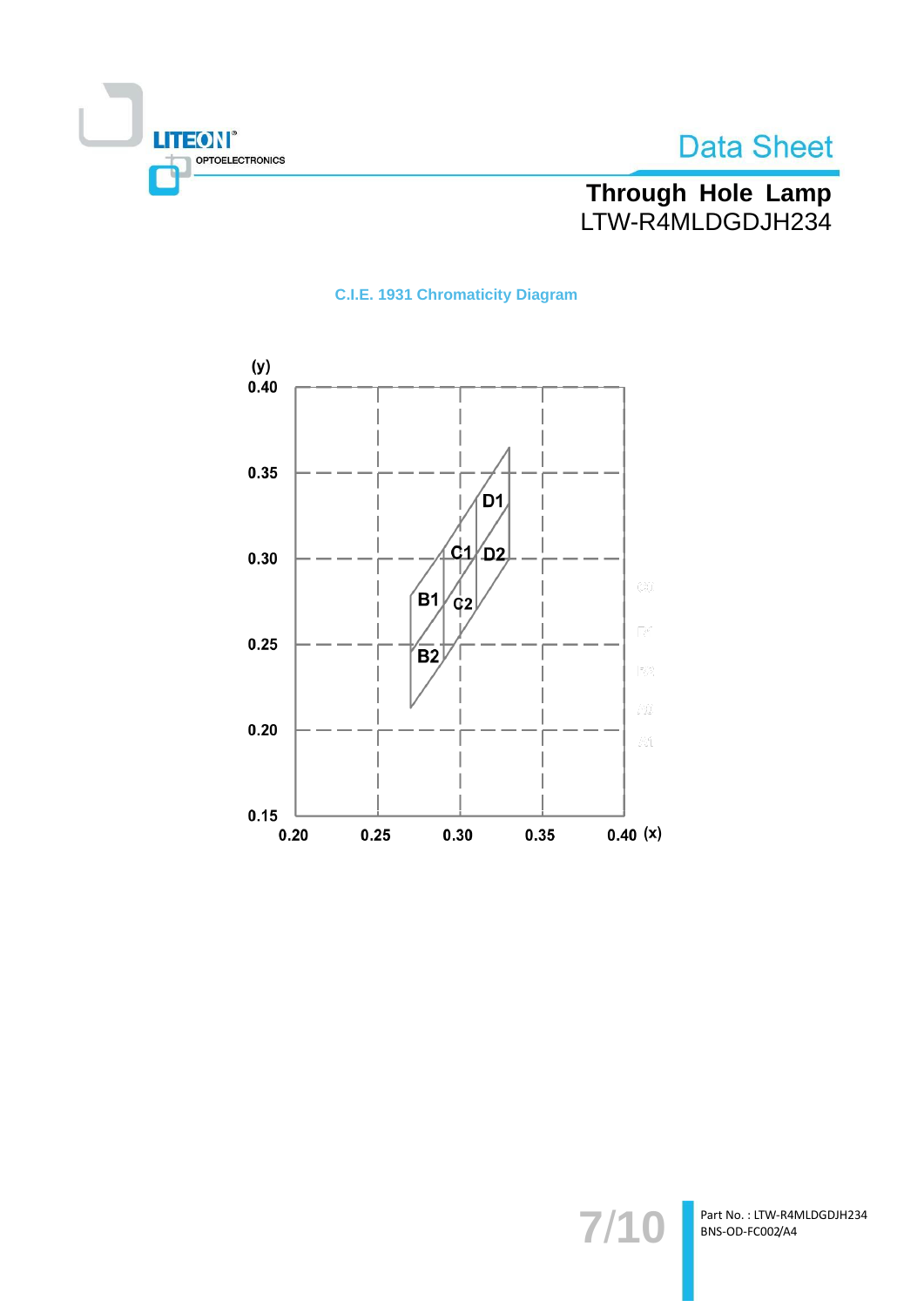

# **Through Hole Lamp** LTW-R4MLDGDJH234

## **8. CAUTIONS**

## **8.1. Application**

This LED lamp is good for application of indoor and outdoor sign, also ordinary electronic equipment.

#### 8.2. Storage

The storage ambient for the LEDs should not exceed 30°C temperature or 70% relative humidity. It is recommended that LEDs out of their original packaging are used within three months. For extended storage out of their original packaging, it is recommended that the LEDs be stored in a sealed container with appropriate desiccant or in desiccators with nitrogen ambient.

#### 8.3. Cleaning

Use alcohol-based cleaning solvents such as isopropyl alcohol to clean the LEDs if necessary.

#### 8.4. Lead Forming & Assembly

During lead forming, the leads should be bent at a point at least 3mm from the base of LED lens. Do not use the base of the lead frame as a fulcrum during forming. Lead forming must be done before soldering, at normal temperature. During assembly on PCB, use minimum clinch force possible to avoid excessive mechanical stress.

#### 8.5. Soldering

When soldering, leave a minimum of 2mm clearance from the base of the lens/Holder to the soldering point. Dipping the lens/Holder into the solder must be avoided. Do not apply any external stress to the lead frame during soldering while the LED is at high temperature.

#### **Recommended soldering conditions:**

| <b>Soldering iron</b>                     |                                                                                 | <b>Wave soldering</b>                    |                                                                        |  |
|-------------------------------------------|---------------------------------------------------------------------------------|------------------------------------------|------------------------------------------------------------------------|--|
| Temperature<br>Soldering time<br>Position | $350^{\circ}$ C Max.<br>3 seconds Max.<br>(one time only)<br>No closer than 2mm | Pre-heat<br>Pre-heat time<br>Solder wave | $120^{\circ}$ C Max.<br>100 seconds Max.<br>$260^{\circ}$ C Max.       |  |
|                                           | from the base of the epoxy bulb                                                 | Soldering time<br>Dipping Position       | 5 seconds Max.<br>No lower than 2mm from the<br>base of the epoxy bulb |  |

Note: Excessive soldering temperature and/or time might result in deformation of the LED lens or catastrophic failure of the LED.

#### 8.6. Drive Method

An LED is a current-operated device. In order to ensure intensity uniformity on multiple LEDs connected in parallel in an application, it is recommended that a current limiting resistor be incorporated in the drive circuit, in series with each LED as shown in Circuit A below.





**Circuit model (B)** 



(A) Recommended circuit

(B) The brightness of each LED might appear different due to the differences in the I-V characteristics of those LEDs.

Part No.: LTW-R4MLDGDJH234 BNS-OD-FC002/A4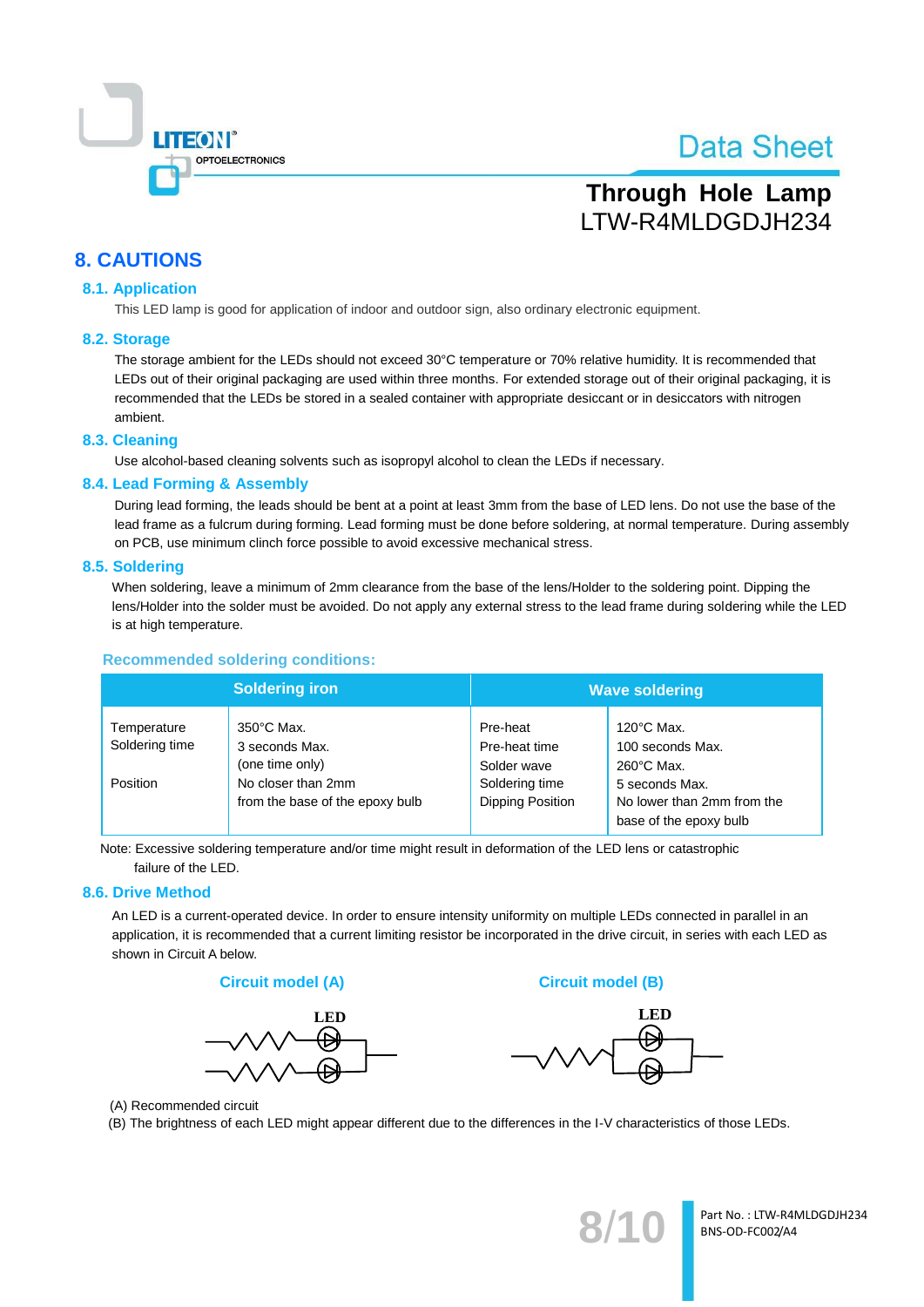

# **Through Hole Lamp** LTW-R4MLDGDJH234

## 8.7. ESD (Electrostatic Discharge)

### Static Electricity or power surge will damage the LED. **Suggestions to prevent ESD damage:**

- Use a conductive wrist band or anti- electrostatic glove when handling these LEDs
- All devices, equipment, and machinery must be properly grounded
- Work tables, storage racks, etc. should be properly grounded
- Use ion blower to neutralize the static charge which might have built up on surface of the LEDs plastic lens as a result of friction between LEDs during storage and handing

#### **Suggested checking list:**

#### **Training and Certification**

8.7.1.1. Everyone working in a static-safe area is ESD-certified?

8.7.1.2. Training records kept and re-certification dates monitored?

#### **Static-Safe Workstation & Work Areas**

8.7.2.1. Static-safe workstation or work-areas have ESD signs?

- 8.7.2.2. All surfaces and objects at all static-safe workstation and within 1 ft measure less than 100V?
- 8.7.2.3. All ionizer activated, positioned towards the units?
- 8.7.2.4. Each work surface mats grounding is good?

#### **Personnel Grounding**

- 8.7.3.1. Every person (including visitors) handling ESD sensitive (ESDS) items wear wrist strap, heel strap or conductive shoes with conductive flooring?
- 8.7.3.1. If conductive footwear used, conductive flooring also present where operator stand or walk?
- 8.7.3.2. Garments, hairs or anything closer than 1 ft to ESD items measure less than 100V\*?
- 8.7.3.3. Every wrist strap or heel strap/conductive shoes checked daily and result recorded for all DLs?
- 8.7.3.4. All wrist strap or heel strap checkers calibration up to date?

Note: \*50V for Blue LED.

#### **Device Handling**

8.7.4.1. Every ESDS items identified by EIA-471 labels on item or packaging?

- 8.7.4.2. All ESDS items completely inside properly closed static-shielding containers when not at static-safe workstation?
- 8.7.4.3. No static charge generators (e.g. plastics) inside shielding containers with ESDS items?
- 8.7.4.4. All flexible conductive and dissipative package materials inspected before reuse or recycle?

#### **Others**

- 8.7.5.1. Audit result reported to entity ESD control coordinator?
- 8.7.5.2. Corrective action from previous audits completed?
- 8.7.5.3. Are audit records complete and on file?